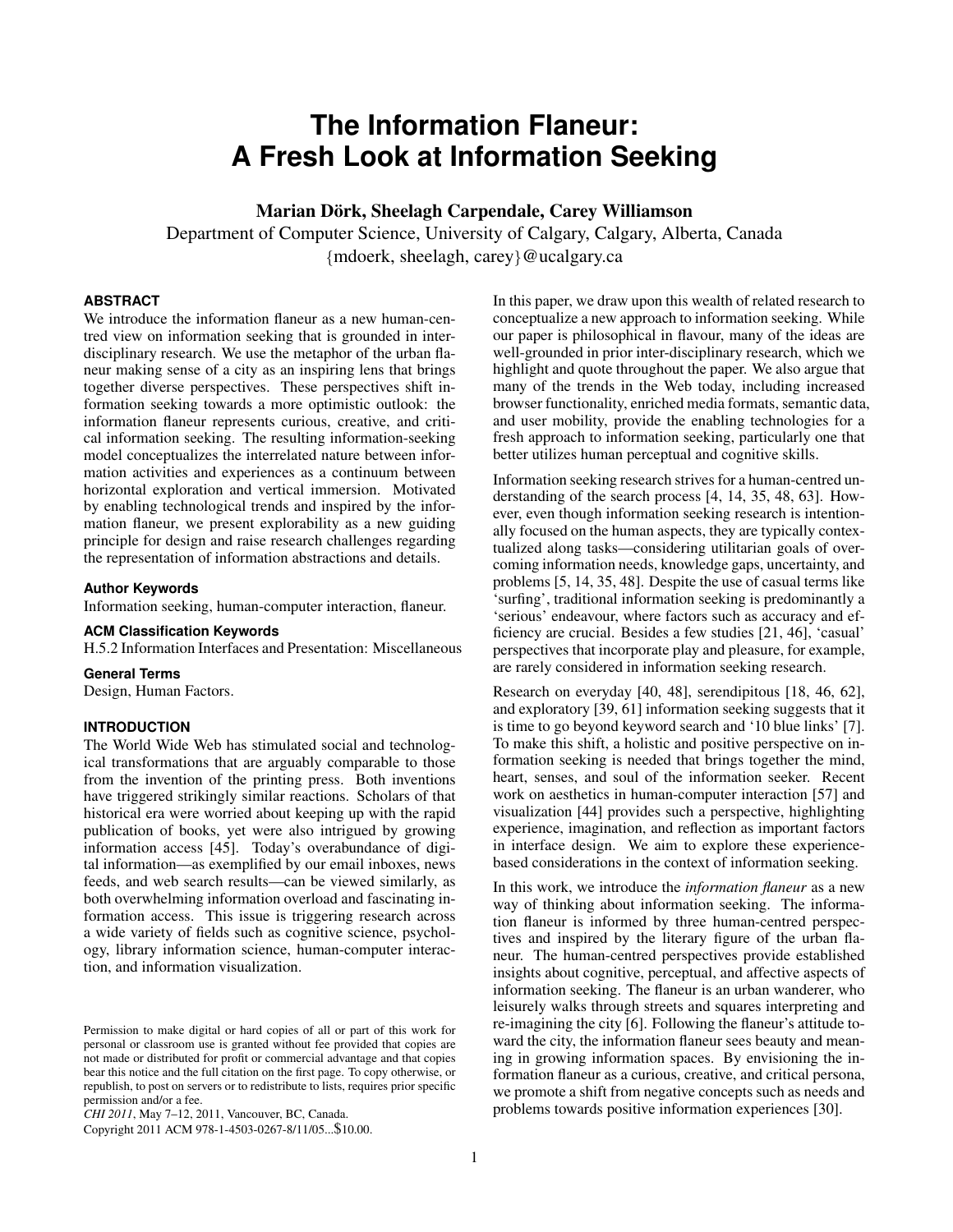As concrete examples, consider reading news, following microblogs, and exploring a library catalog. How could interfaces be designed to support open-ended and enjoyable interaction with overviews of entire information spaces and details of particular resources? The information flaneur provides a vision to design such interfaces. We formulate a model for information seeking that conceptualizes interaction with information spaces at varying levels of exploration and immersion. Motivated by enabling technological trends and inspired by the information flaneur, we present explorability as a new guiding principle for design and raise research challenges regarding information abstraction and detail.

# **PREMISES**

We first outline three basic premises that guide this work. Since information spaces form the backdrop of many human activities today they have a dual complexity, concerning both their technical realization and their social adoption. On the one hand, growing information spaces raise technological challenges around scale, heterogeneity, and dynamics that are driving many innovations in computer science. On the other hand, growing information spaces imply a social complexity with regard to communities and their representation, which is typically addressed in the humanities and social sciences. This dual nature between technical challenges and social implications is seldom considered in concert. For example, search can be seen as an engineering challenge to optimize precision and recall, yet it is important to realize that rankings can also have embedded values with social or political ramifications [\[23\]](#page-8-7). Following from this, we posit that *information spaces and their interfaces are not inevitable technical solutions, but cultural artefacts that need to be open for reflection, critique, and appropriation.*

To develop a holistic view of information seeking, we take aesthetics as an analytical basis. While there is no universal definition, a literature survey of aesthetics in computer science by Udsen and Jørgensen reveals four main approaches: 'cultural', 'functionalist', 'experience-based', and 'technofuturist' [\[57\]](#page-9-9). The experience-based approach generally rejects the primacy of utilitarian considerations in favour of a wider angle that includes emotions of enjoyment and surprise. In the context of information seeking, where problemoriented paradigms such as Kuhlthau's information search process [\[35\]](#page-9-1) are prevalent, aesthetic considerations have been largely absent. *Information seeking is an inherently complex human experience that includes a wide range of emotions and motivations beyond a particular problem or need.*

The Web, arguably the most significant information space today, is undergoing considerable transformations that enable entirely new ways for information seeking. In particular, developments around web-based semantics, graphics, and interaction allow new ways for exploring information. More and more structured data are embedded into existing web pages [\[33\]](#page-9-12) and even entire information spaces such as the Wikipedia [\[3\]](#page-8-8) are exposed as semantic information spaces. With the HTML standard maturing [\[58\]](#page-9-13), rich interactive graphics (bitmap and vector) are becoming natively supported by web browsers. The Web is increasingly accessed via mobile devices [\[51\]](#page-9-14), so that input methods are diversifying considerably, including touch input and implicit input such as location and orientation. While it will take some years until these developments affect the majority of web users, *these ongoing and projected technological trends on the Web enable the design of novel interfaces for exploring growing information spaces* (see Figure [1\)](#page-1-0).



<span id="page-1-0"></span>Figure 1. Emerging trends in the Web and the informational challenges of growing information spaces provide a unique design opportunity.

#### **THE FLANEUR**

The computing and information sciences are shaped by analogies derived from work settings such as offices and libraries. This leads to an emphasis of corresponding metaphors such as the desktop with its files and folders and databases with indices and keys. Our goal is to reach beyond these analogies and develop a new perspective that highlights curiosity, reflection, and imagination. For this, we assume that cities can be places of creative exploration and borrow the concept of the flaneur from cultural studies as an inspiring, humancentric perspective that can help us envision novel interfaces that are more playful, pleasurable, and provoking.

## **Observer and Painter of the Modern City**

#### *Curious Explorer*

Derived from the French masculine noun 'flâneur', the flaneur is an urban character who makes himself at home in the boulevards, arcades, and cafes of Paris in the 1840s [\[6\]](#page-8-6). The flaneur appears to have no goal; rather, experiencing city life is his primary aim. Without becoming fully part of it, he passes through squares and crowds making sense of the city. While the cityscape may be teeming with crowds and commerce, the flaneur opens his senses and paints his own picture of the city [\[6\]](#page-8-6). The growing disparity between the large city population and the individual makes it unlikely to meet personal acquaintances by chance [\[6\]](#page-8-6). While city life becomes more accelerated, the flaneur keeps a leisurely pace, resisting the growing speed of emerging capitalism. The flaneur moves "through space and among the people with a viscosity that both enables and privileges vision" [\[29\]](#page-9-15). He explores the city following "whatever cue, or indeed clue, that the streets offer as enticement to fascination" [\[29\]](#page-9-15).

#### *Critical Spectator*

The flaneur also has a critical side that allows him to create his sense of what is happening around him. Fascinated by the commercial spectacle, he is also aware of the accompanying social realities [\[6\]](#page-8-6). The approach of the flaneur toward the city can be seen as a critical method of seeing modernity, "an analytic form, a narrative device, an attitude towards knowledge and its social context" [\[29\]](#page-9-15). The flaneur can be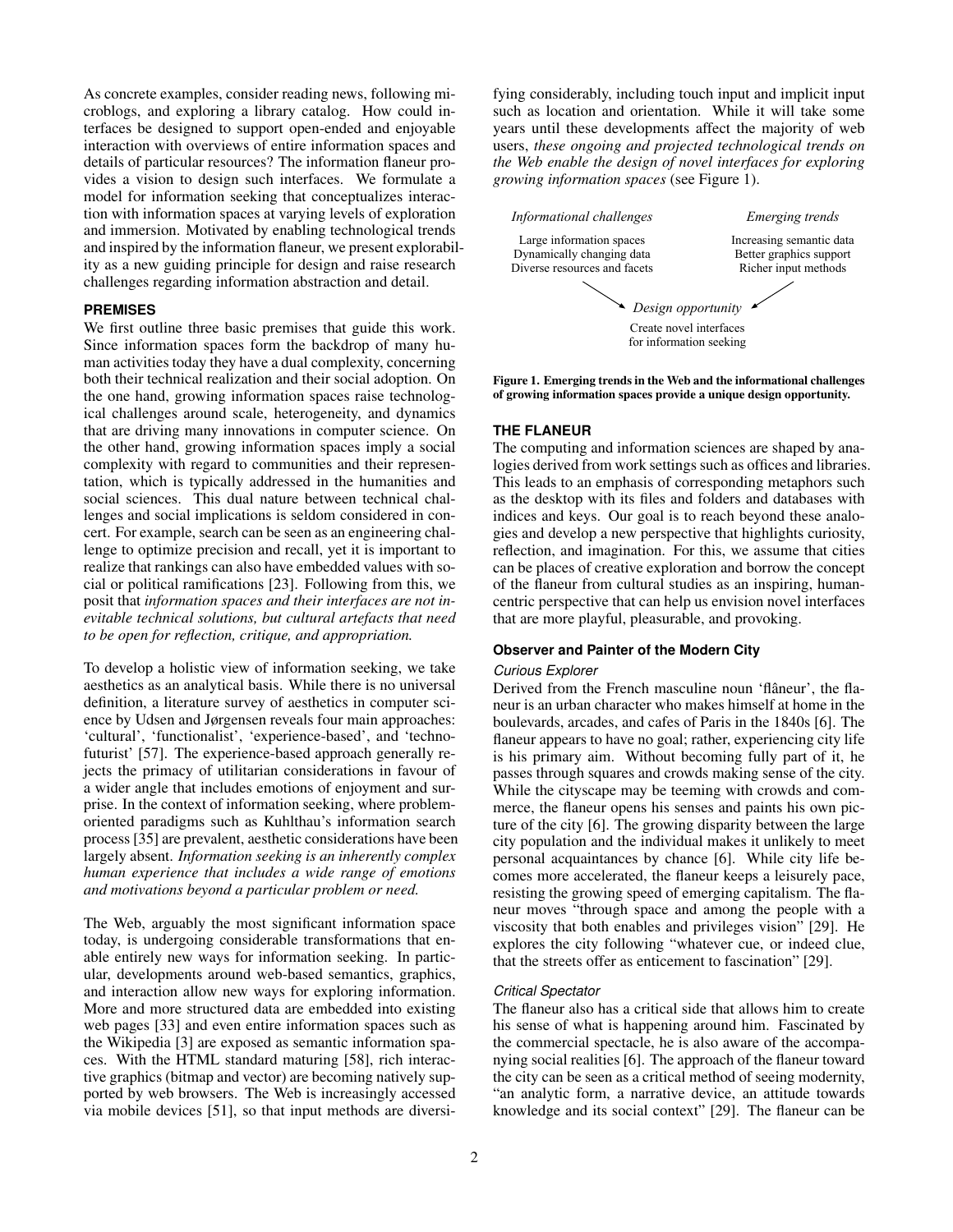seen as a contradictory figure torn between fascination and rejection. While he sees poetry and beauty in the urban landscape, he is also a cultural critic resisting the commercialization and acceleration by taking his time and "walking out of step" [\[29\]](#page-9-15). One can see in him the growing opposition to the late-modern city that becomes more "rational, predictable, visually coherent, but emotionally alienating" [\[22\]](#page-8-9).

## *Creative Mind*

The flaneur's critique of urban alienation is accompanied by a creative "aestheticisation of everyday life" [\[29\]](#page-9-15). Viewing the urban story as epic heterogeneity, the flaneur is an interpreter making the "urban landscape legible and meaning-ful" [\[22\]](#page-8-9). While there was no particular flaneur who came to fame for his artistic works, one can see in the flaneur a collective "spectator and depicter of modern life" [\[29\]](#page-9-15). An avant-gardist interpretation of the flaneur sees in him "radical creativity" dismantling, re-assembling, and re-imagining the urban form, while being "deliberately selective in focus and aestheticizing in technique" [\[22\]](#page-8-9). Instead of turning the world into a set of categories, the flaneur has the unique "capacity to relate to the world through multiple facades" [\[22\]](#page-8-9).

# **The Flaneur and Information Seeking**

There are several striking similarities between growing cities of the 19th century and today's information spaces, especially with regard to the relation between the individual and the whole (see Figure [2\)](#page-2-0). As cities have become the cultural backdrops of daily activities for the majority of people in the world, digital information spaces increasingly assume a similar role. In the following, we briefly highlight growth, significance, and struggles as important commonalities:

- *Growth.* The city of the flaneur and today's information spaces continuously grow. In both cases, there is a significant discrepancy between the individual and the disproportionately large—urban or digital—environment.
- *Significance.* Like the late-modern city can be seen as a grandiose cultural artefact, information spaces arguably form the culturally significant phenomenon of our times. They are becoming an important context for our daily activities as part of work, play, and community.
- *Conflict.* Cities and information spaces are also contexts for social struggle and negotiation. Urban issues such as acceleration and alienation do not remain uncontested. Similarly, information spaces pose issues such as copyright, network neutrality, and information poverty.

Considering these parallels between cities and information spaces, we see the flaneur as a lens through which to envision new perspectives on information seeking. We are particularly interested in his exploratory mindset. In order to experience the city, the flaneur does not methodically navigate streets, checking each edifice like a building inspector in search of code violations. Nor does the flaneur hastily interrogate each city-dweller, like a police officer in search of a thief. Because the flaneur does not accurately scrutinize everything that crosses his path, he is able to sense what city life is about. The flaneur is the embodiment of exploration and serendipity, while the police officer and building inspector personify traditional search and browsing.



<span id="page-2-0"></span>Figure 2. The relationship between a flaneur and the large city (left) bears some similarity to the relation between information seekers and growing information spaces (right).

#### **HUMAN-CENTRED PERSPECTIVES**

In order to gain a better understanding of information seeking, we draw upon interdisciplinary research on cognitive, perceptual, and affective perspectives. We are particularly interested in empirical insight informing novel interfaces.

#### **Information Behaviour**

Information seeking has been conceptualized using a range of models. An early attempt to describe information seekers was the analogy of the *informavore*, a living being whose "mind survives by ingesting information" from the surrounding world [\[41\]](#page-9-16). Dervin's notion of *sense making* focuses on the interaction with such a world through situations and structures [\[14\]](#page-8-1). Important premises are that "reality is neither complete nor constant" and that information is not "independent of and external to human beings" [\[14\]](#page-8-1). Information seekers are creators of the world engaging in a "circling of reality" including a multitude of observations and perspectives. Central to Dervin's approach are discontinuities in the real world and gaps in the knowledge of the information seeker. The challenge is to help information seekers turn information gaps and discontinuities into sense-making opportunities. Bates characterized interaction with online information systems as berrypicking, an evolving search using a wide variety of sources and techniques [\[4\]](#page-8-0).

Since early on, *searching and browsing* were identified as basic forms of information seeking. While the former is typically characterized as purposeful and goal-directed the latter is seen as more open and casual. This distinction finds resemblance in different types of reading as either locating information towards a certain task or open-ended reading for general comprehension [\[25\]](#page-9-17). In order to support varying degrees of goal orientation in the browsing of online information, a retrieval system needs to provide adequate information structures and interaction techniques [\[12\]](#page-8-10). Conceptually browsing can be seen as "movement in a connected space" [\[37\]](#page-9-18) and as the "scanning [of] its content (objects or representations) and/or structure, possibly resulting in awareness of unexpected or new content or paths" [\[9\]](#page-8-11). Toms has shown how a retrieval system's information representation and an information seeker's needs are highly influential on the browsing process [\[54,](#page-9-19) [55\]](#page-9-20).

Kuhlthau's *information search process* is a linear model that describes information seeking as a progression of stages for the information seeker's feelings, thoughts, and actions [\[35\]](#page-9-1). In an information search process, a person starts out with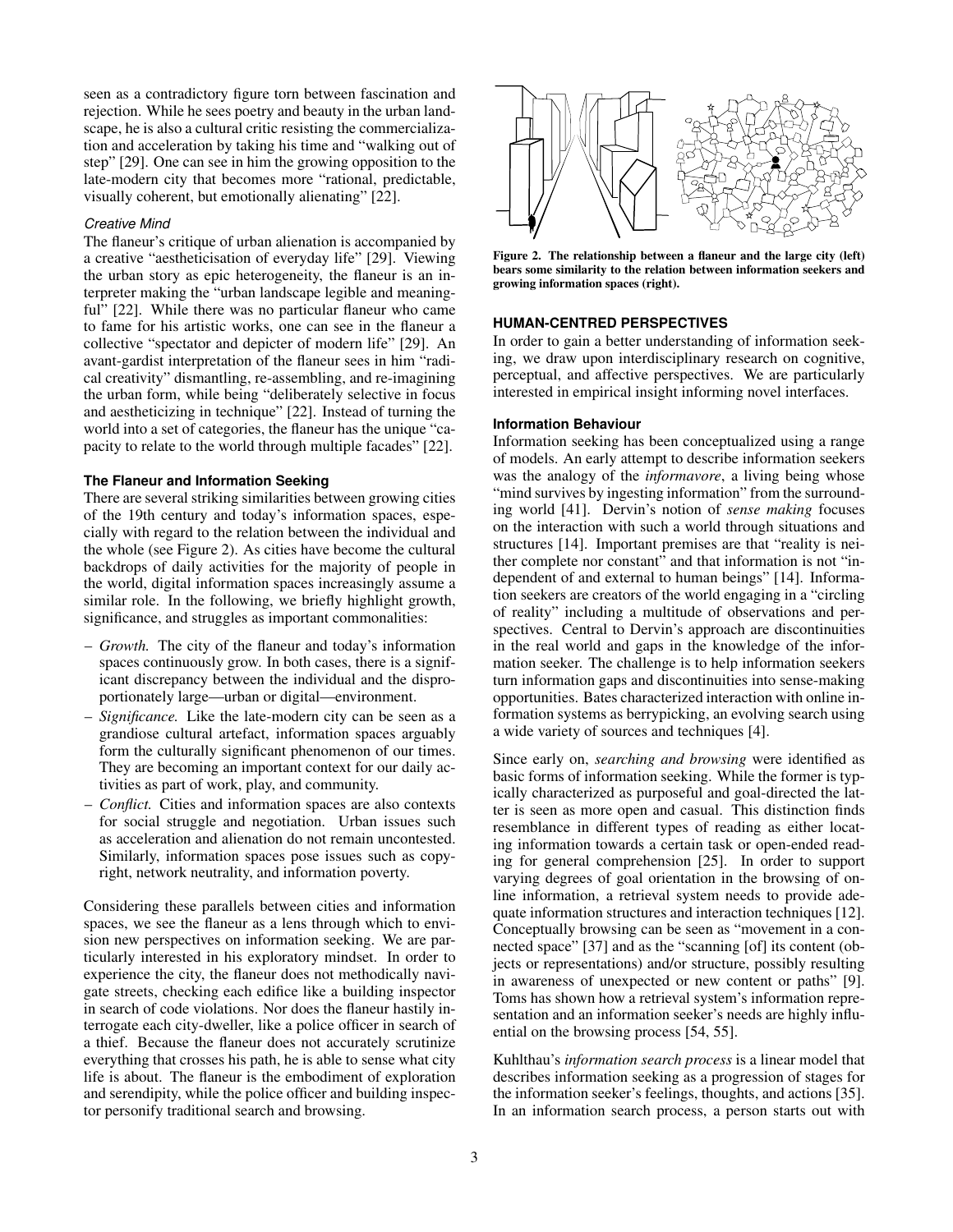vague thoughts and feelings of uncertainty, and then moves towards clearer, more focused thoughts and feelings of confidence and satisfaction. Kuhlthau highlighted a conceptual mismatch between a person's information problems ("uncertainty and confusion") and a system's view of information ("certainty and order"). Based on an interview study of 45 interdisciplinary researchers, the linear nature of information seeking has been disputed and contrasted with a nonlinear model capturing three cognitive processes: opening, orientation, and consolidation [\[19\]](#page-8-12).

Another line of research considered the costs involved in sense-making tasks, in particular with regard to the use and cost of external representations [\[47\]](#page-9-21). Following from this, *information foraging* describes how the searcher weighs the cost of retrieving a given resource against its perceived information value [\[43\]](#page-9-22). One approach to indicate the potential value of information is to enrich result lists with visual cues, such as *information scents* [\[10\]](#page-8-13), which guide the information seeker from one resource to the next. Other forms of information seeking include monitoring and recommending information (via a system or person). Information streams on community sites such as Digg and Twitter allow for hybrids between recommending and monitoring.

## *Orientation*

An important aspect of information seeking is having a sense of *orientation* (i.e., where one is, and where one seeks to go next). The notion of orientation combines a sense of overview (having an idea of the lay of the information landscape, in a map-like fashion) and direction (having an idea of where one has been, how to move forward, and how to return). In an information space, this notion of map and directionality typically refers to an information need or interest. A diary study on email, file, and web search revealed *orienteering* as an information seeking style in its own right that includes small situated steps toward a target [\[53\]](#page-9-23). Situated information seeking required less cognitive effort than explicit search, and also provided the searcher with a sense of context, control, and trust. This finding suggests that stepwise interactions can help information seekers gain a greater sense of orientation. However, existing search interfaces often exhibit abrupt changes of context between result lists. The challenge is to design search interfaces that help information seekers gain and maintain a sense of orientation.

## *Serendipity*

Occasionally, we find interesting and inspiring information by accident. That is, we did not explicitly look for it, or expect to find it. This property is referred to as *serendipity*. In several studies on people's information practices, it has been observed that serendipitous information encountering constitutes a key component of acquiring relevant information and resources. For example, a study on the information practices of 202 elderly people revealed how participants typically learned important information from family, friends, and media without actively seeking it [\[62\]](#page-9-6). A study of 194 people reading books for pleasure has shown how book readers actively monitored libraries, magazines, and their friends, in order to increase the probability of information encounters [\[46\]](#page-9-4). A study on the information practices of interdisciplinary researchers has shown how 45 researchers regarded serendipity as a purposive activity [\[20\]](#page-8-14). The authors suggest that information systems should help the information seeker develop a mind that is open towards new information, encouraging people to "step back and take a broader view" [\[20\]](#page-8-14). These studies provide interesting insight into how people engage in open-ended information practices that help keep them informed, while encountering new information, and cultivating an open mind. However, existing interfaces centred around keyword search and filtering have been identified as a threat to such serendipitous information encounters [\[20,](#page-8-14) [49\]](#page-9-24). Approaches to designing for serendipitous information encountering include similarity-based suggestions [\[54\]](#page-9-19) and visual information surrogates [\[32\]](#page-9-25).

### *Exploratory Search*

Exploratory search is an attempt to broaden information seeking from simple lookup towards knowledge building [\[39\]](#page-9-7), aiming to support "users [to] explore, overcome uncertainty, and learn" [\[60\]](#page-9-26) without specific questions or tasks in mind. The issue is how to create interfaces that help the searcher freely engage in information exploration. While there are few interaction techniques or approaches that are explicitly designed to support exploratory search, faceted navigation is a notable exception. *Faceted navigation* could be viewed as an exploratory search technique because it provides the searcher with multiple ways to navigate an information space without entering explicit search queries [\[17\]](#page-8-15). A comparative usability study with 32 art students has shown higher levels of confidence, satisfaction, and recall with a faceted versus a search-based interface [\[66\]](#page-9-27). Researchers observed how the facets on the start page would provide "ideas about what to search for". In another study, eye gazing information from 18 university students using a faceted library interface indicated that the facets were crucial during the exploration process [\[36\]](#page-9-28). The faceted interface helped the study participants to orient themselves in an unfamiliar information space, and provided guidance for proceeding with their search.

### *Everyday Life*

Information seeking is often portrayed as an activity carried out by knowledge workers interacting with information systems. However, there is a wider range of information practices in everyday life. An interview-based study with 11 workers and 11 teachers from Finland has revealed interesting insights into everyday information seeking [\[48\]](#page-9-2). Participants sought both *orienting* and *practical* information, with the former referring to finding appropriate or relevant sources and the latter consuming the actual information. A study on the information practices of 19 women pregnant with twins has shown how participants engage in two information seeking stages: *connecting* and *interacting* [\[40\]](#page-9-5). During the connecting stage, participants established an association with people, locations, and institutions, which gradually led into the interacting stage, during which they actually requested or encountered information. One can see parallels between these two studies, considering the connecting stage as a way to find orienting information and the interacting stage to access practical information. An interesting question is how novel interfaces could support this dual nature found in everyday information seeking.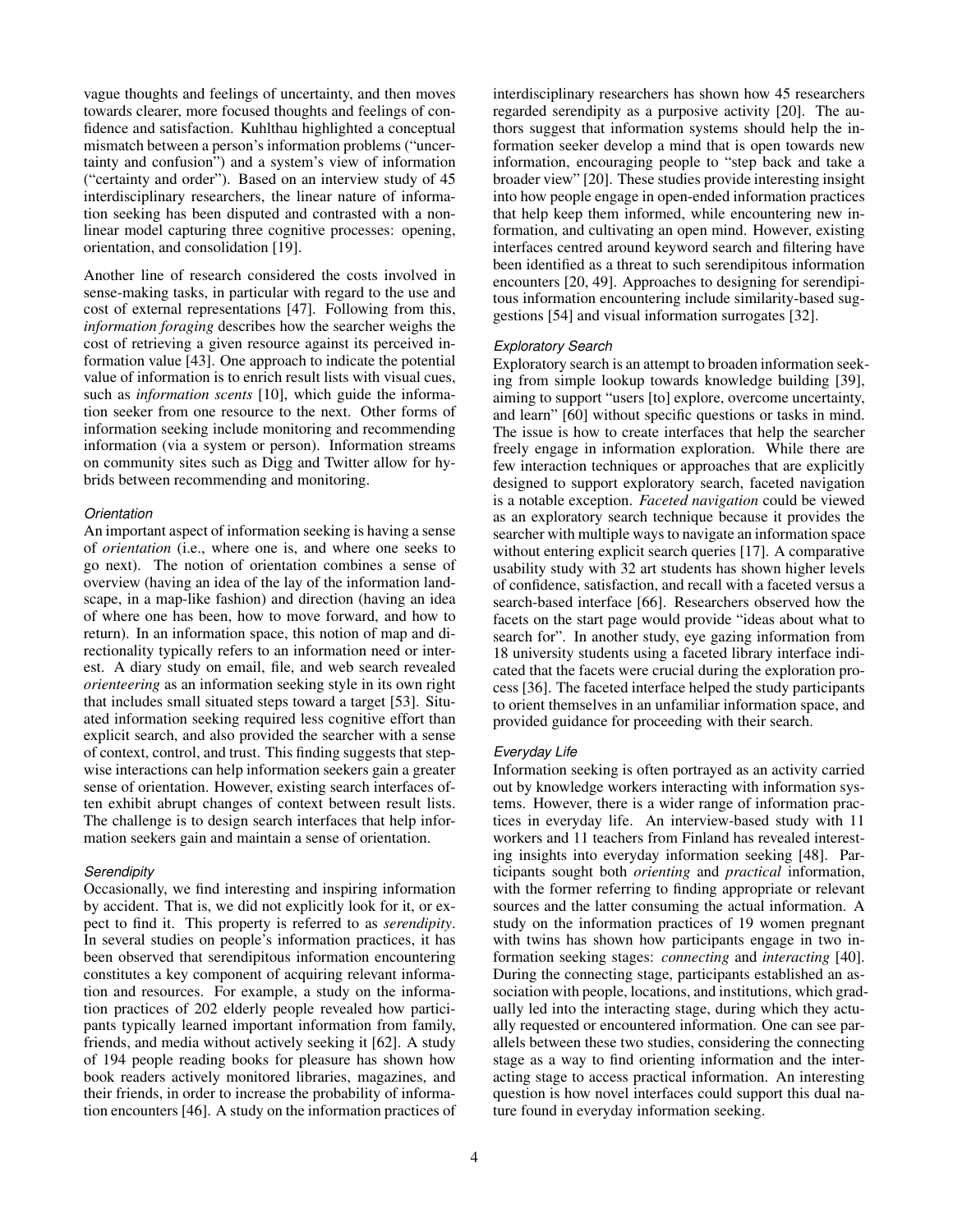# **Visual Perception**

While our perceptual system was trained by our distant ancestors looking for food and predators, we are now exploring how to utilize our vision for today's challenges.

## *Element Detection*

An interesting aspect of visual perception is the ability to rapidly discern certain elements based on different visual features. Early research attributed this ability to *preattentive* processing, which functions across the whole visual field in parallel, followed by attentive processing that works serially on individual locations [\[56\]](#page-9-29). More recent research associates preattentive processing with higher-level more attentive functions, as part of a two-way mechanism [\[64\]](#page-9-30). Experiments utilizing our preattentive capabilities for visualization show that certain perceptual tasks can be accelerated, such as element detection, grouping, and value estimation [\[27\]](#page-9-31). Further studies on reaction time during visual search have shown that previously scanned locations within a scene have a slower response time than those not yet attended [\[34\]](#page-9-32). This phenomenon, called *inhibition of return*, explains how our perceptual system relishes novel information, and thus facilitates visual foraging behaviour [\[59\]](#page-9-33). These studies on preattentive processing and inhibition of return provide important insight into how our perceptual system favours both visually salient and newer elements. This has interesting implications for the design of novel information seeking interfaces.

## *Visual Momentum*

Search interfaces are characterized by several discrete display changes. That is, a changed query is often followed by a blank screen, and then another screen with the new search results. The cognitive experience of display changes can be examined using visual momentum as the reciprocal of "mental effort required to place a new display into the context of the total data base and the user's information needs." [\[65\]](#page-9-34). Higher levels of visual momentum, i. e., less mental effort, can be achieved by providing more gradual display transitions, helping the viewer to comprehend the new display state more quickly. Current search interfaces have low visual momentum, since they require a lot of mental effort to relate successive displays. Recurring results are only indicated if they were actively visited, which does not include those items that a searcher has already mentally discarded on a previous screen. Relatively established techniques such as animated transitions, detail-on-demand overlays, and zoomable interfaces improve visual momentum.

## *Information Visualization*

Result listings typically convey a ranking, which is often opaque to the information seeker, who does not know the criteria behind the ordering of selections portrayed. On the other hand, information seeking interfaces could benefit much more from our perceptual capabilities to help distinguish and relate resources. Building on our perceptual capabilities, information visualizations are "computer-supported, interactive, visual representations of abstract data to amplify cognition" [\[8\]](#page-8-16). Important functionalities to be supported in information visualization include overviews, zooming, filtering, and detail-on-demand [\[50\]](#page-9-35). Considerable research has been devoted to the use of visualizations during information seeking, however, they are still centred around search queries and results. For example, several techniques have been developed to explore the use of interactive visualization for query formulation [\[52\]](#page-9-36) and result representation [\[28\]](#page-9-37). For the exploration of databases, it has been shown how interactive sliders can act as visual filters that are tightly coupled with visualizations [\[2\]](#page-8-17). Subsequent research has shown how a web-based multiple-view interface can be used for filtering and visualization of blogs and photos along time, location, and tags [\[15\]](#page-8-18). Considering growing information spaces and diverse information interests, the challenge is to represent a range of perspectives and venture beyond the query-response paradigm. For example, horizontally-centred stacked graphs of topics over time can be used to represent topical development of news topics [\[26\]](#page-9-38) and ongoing backchannel conversations during events [\[16\]](#page-8-19). Initial attempts have been made to introduce aesthetic considerations to visualization design and research [\[44\]](#page-9-10), however, more work (and play!) is needed to understand the role of aesthetics in representing and exploring growing information spaces.

#### **Emotion and Motivation**

In addition to information behaviour and visual perception, information seeking involves a wide range of emotional experiences and personal motivations. A small selection of the relevant literature is discussed in the following.

## *Higher Things in Life*

The typical starting point of information seeking is the information need, also known as 'anomalous state of knowledge' [\[5\]](#page-8-2) or knowledge gap [\[14\]](#page-8-1). These negative notions characterize the information seeker along two deficiencies: inadequate knowledge to solve a problem, and an inability to specify the information need itself. Kuhlthau follows this deficiency-oriented approach, and sees confusion and uncertainty at the beginning of an information search process [\[35\]](#page-9-1). However, recent research suggests that this emphasis of deficiencies is not representative for a wide range of information practices. It can be argued that information seeking research emphasizes "lower things of life" such as problems. In contrast, Kari and Hartel suggest a greater emphasis of "higher things in life", which they see as "positive human phenomena, experiences, or activities that transcend the daily grind with its rationality and necessities" [\[30\]](#page-9-11). Within the set of higher things, they distinguish between "the pleasurable", such as art, fiction, and play, and "the profound", such as creativity, ethics, and personal growth.

#### *Pleasure and Leisure*

Pleasure constitutes a particularly underrepresented aspect of information seeking. A study of avid readers choosing books for leisurely reading reveals a diversity of perspectives and motivations for selecting the next book—including its title, blurb, and cover, as well as the reader's competencies, preferences, life experiences, and mood [\[46\]](#page-9-4). The study participants saw their reading as a way of making sense of themselves and the world. They found that "wide and frequent reading" helped them answers current problems without engaging in deliberate information seeking [\[46\]](#page-9-4). A study of 24 hobby genealogists reveals how feelings of enjoyment, enthusiasm, and dedication were an integral part of their infor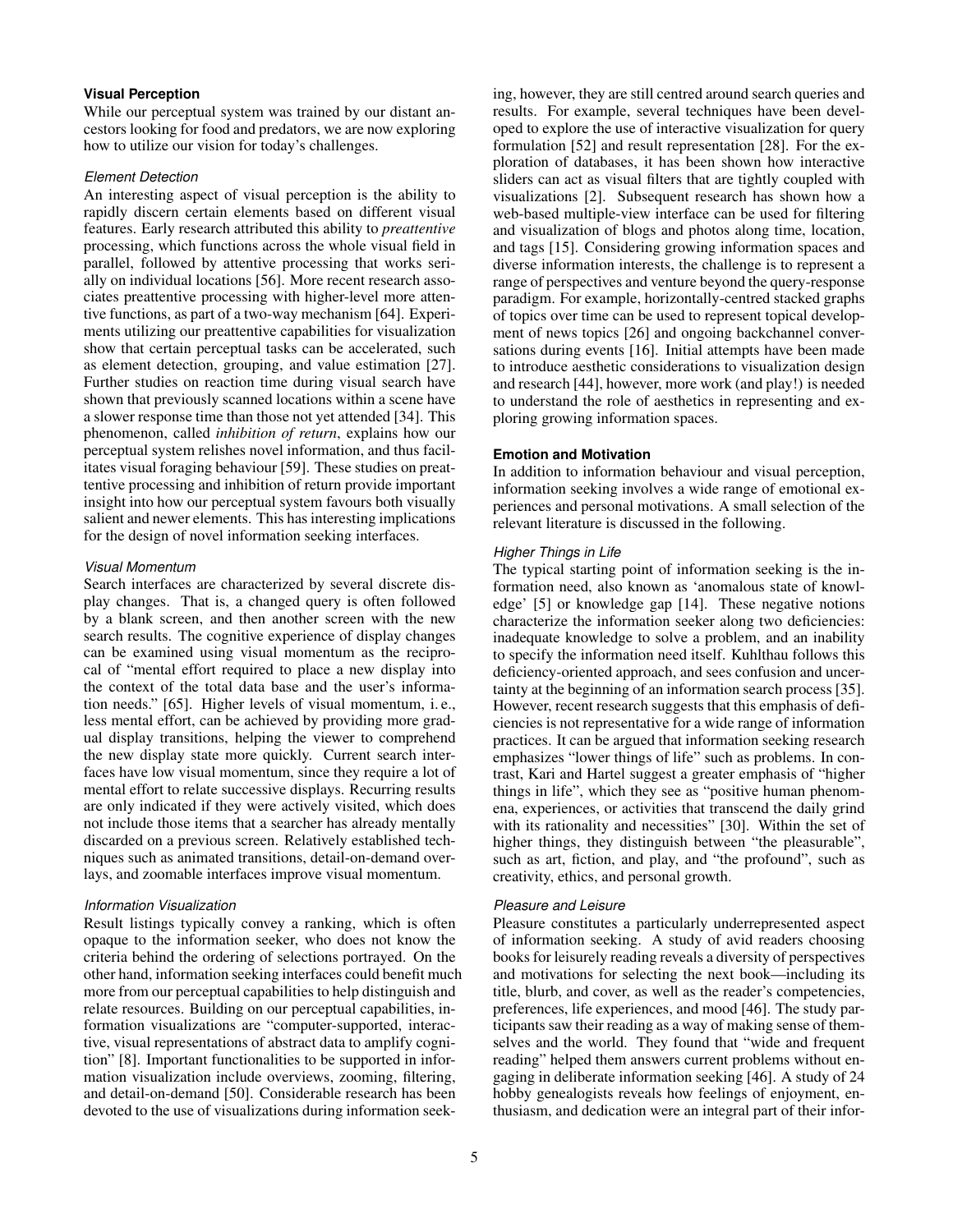mation seeking experience [\[21\]](#page-8-3). Instead of feeling anxious or uncertain, the genealogists saw unfamiliarity with a topic as an inviting challenge to increase their knowledge. The researchers observed how positive emotions further increased "confidence with an evolving information landscape" [\[21\]](#page-8-3).

#### *Flow and Curiosity*

The aforementioned genealogists often found themselves immersed in the hobby "to the point of losing track of time" [\[21\]](#page-8-3). Such levels of absorption have been referred to as "flow", a mental state in which a person is fully immersed in an activity that brings a sense of harmony and satisfaction [\[13\]](#page-8-20). A survey of 288 college students and their opinions of the Web revealed a similarly deep involvement with information technologies, but accompanied by high levels of playfulness [\[1\]](#page-8-21). Based on multiple studies, Kashdan et al. formulate a model of curiosity that links perceived novelty and challenge with opportunities for personal growth [\[31\]](#page-9-39). The curiosity model consists of two complementary tendencies: 1) exploration: "tendencies to seek out new information and experiences", and 2) absorption: "tendencies to become fully engaged in these rewarding experiences" [\[31\]](#page-9-39). These two tendencies have some similarities with the previously discussed dual nature of everyday information seeking, in that they also have a sense of higher-level navigation and lower-level interaction. The challenge is to envision interfaces that support both broad and deep interaction with information spaces.

# **ENVISIONING THE INFORMATION FLANEUR**

With the *information flaneur* we propose a human-centred model for positive information practices neglected by previous information seeking approaches. It is inspired by the literary character of the urban flaneur, and grounded in empirical research on the cognitive, perceptual, and affective aspects of information seeking. While the practices of the information flaneur have been observed in several studies, they are not well considered in the design of interfaces and systems. It is not our intention to propose a comprehensive theory for information seeking, but instead a fresh vision for future interfaces that support a range of information activities and experiences. The model consists of a poetic persona, an interaction schema, and an illustrative scenario. We also compare it with existing information seeking models.

## **The Information Flaneur as a Poetic Persona**

We see the information flaneur as a poetic persona inspired by a literary figure and informed by empirical research. Congruent with personas in interaction design [\[11\]](#page-8-22), the information flaneur is a descriptive model of a user that is based on extensive research. The information flaneur does not represent all forms of information seeking, but a particular class of practices, goals, and motivations involving exploration, reflection, and imagination. In this sense, we do not 'invent' the information flaneur, but observe and characterize emerging information practices that are underrepresented by existing models. We are using the urban flaneur as a lens to view exploratory attitudes of information seekers and characterize a coherent persona (see Figure [3\)](#page-5-0). We describe the information flaneur as vividly as possible to engage the empathy (and creativity) of designers and researchers.



<span id="page-5-0"></span>Figure 3. The information flaneur is grounded in prior research on information practices (left). Gathering these perspectives, the urban flaneur serves as a lens that brings out the information flaneur.

#### *Exploration*

Similar to the urban flaneur's appreciation of the city [\[6\]](#page-8-6), the information flaneur is intrigued by "evolving information landscapes" [\[21\]](#page-8-3). While the urban flaneur feels at home in boulevards and cafes [\[6\]](#page-8-6), the practices of the information flaneur are embedded into her daily activities and environments [\[48\]](#page-9-2). She monitors her surroundings to pursue her interests [\[21,](#page-8-3) [46\]](#page-9-4), encounter new information [\[18,](#page-8-4) [31\]](#page-9-39), and stay informed [\[62\]](#page-9-6). As the urban flaneur perceives "the world through multiple facades" [\[22\]](#page-8-9), the information flaneur explores unfamiliar information using several tools and facets [\[4,](#page-8-0) [36,](#page-9-28) [66\]](#page-9-27). Sometimes she navigates information spaces using step-wise interactions toward information targets [\[53\]](#page-9-23). At other times, she uses visualizations that make use of her perceptual capabilities [\[8\]](#page-8-16) providing her with perspectives that are related to the privileged views of the urban flaneur [\[29\]](#page-9-15). Visualizations allow her to detect salient and novel elements in information landscapes [\[27,](#page-9-31) [59\]](#page-9-33).

#### *Reflection*

Resisting the growing specialization and acceleration of modern capitalism [\[6\]](#page-8-6), the urban flaneur becomes a cultural critic and chooses to walk "out of step" [\[29\]](#page-9-15). Similarly, the information flaneur's practices run counter to common emphases on gaps, problems, and uncertainty. Instead, she foregrounds 'higher things in life', such as pleasurable and profound experiences [\[30\]](#page-9-11). As the urban flaneur confronts a city that becomes more predictable and rational [\[22\]](#page-8-9), the information flaneur avoids interfaces that constrain serendipitous information encounters through excessive filtering and ranking [\[20,](#page-8-14) [49\]](#page-9-24). Instead, she enjoys "bumping into information" [\[18\]](#page-8-4). Similar to how the urban flaneur is not blinded by the spectacle to ignore the social realities of capitalism [\[6\]](#page-8-6), the information flaneur cultivates an "open and questioning mind" as a strategy to find "hidden connections" [\[20\]](#page-8-14).

#### *Imagination*

Analogous to the urban flaneur recognizing the real and imagined character of the city [\[29\]](#page-9-15), the information flaneur scans her real and fictional environment to make sense of herself and the world [\[46\]](#page-9-4). By engaging in "wide and frequent reading", the information flaneur finds answers to problems without actively engaging in information seeking [\[46\]](#page-9-4). The urban flaneur's "amusement, excitement, adventure and enchantment, unavailable to ordinary spectators" [\[22\]](#page-8-9) resembles the information flaneur's enjoyment and personal meaning in exploring unfamiliar information spaces [\[21\]](#page-8-3). As she experiments with novel technologies [\[1\]](#page-8-21) and becomes deeply engaged with new information discoveries [\[31\]](#page-9-39), she loses a sense of time, yet gains a sense of fulfillment [\[13\]](#page-8-20).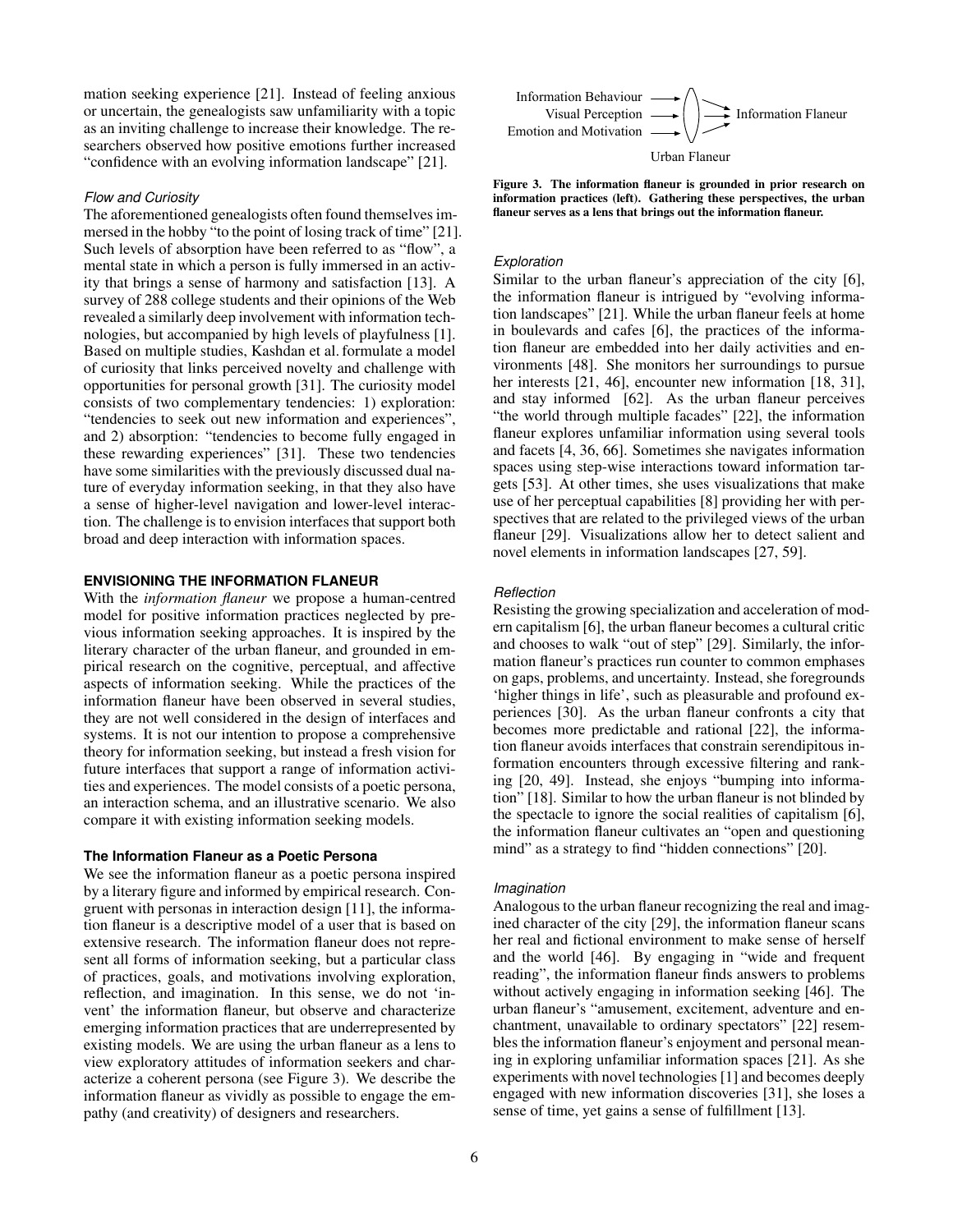

<span id="page-6-0"></span>Table 1. Two dimensions of the experience-based interaction schema: experience (top) and activities (left).

### **An Experience-based Interaction Schema**

The information flaneur's exploratory behaviour is not captured by current information seeking models. Our goal is to gain a better understanding of her information practices on the basis of empirical research and inform the design of new interfaces. To that end, the following schema uses evidence from previously discussed studies that examined people's information practices in the context of everyday life [\[40,](#page-9-5) [48\]](#page-9-2) and curiosity [\[31\]](#page-9-39). Furthermore, the schema draws on established insights about orientation, visual momentum, serendipity, and perception during information seeking. The interaction schema has two dimensions: experience and activity (see Table [1\)](#page-6-0). The experience dimension resembles the three human-centred perspectives on the cognitive, perceptual, and affective aspects of information seeking. The activity dimension contains two intertwined information activities: horizontal exploration and vertical immersion, between which the information flaneur gradually shifts depending on information encounters and personal interests.

*Horizontal exploration* is a broader type of information activity during which the information flaneur monitors and explores information spaces on a high level. This activity is based on the 'connecting' stage [\[40\]](#page-9-5) when 'orienting' information [\[48\]](#page-9-2) was accessed in studies on everyday information seeking. Furthermore, in the context of the curiosity model, horizontal exploration corresponds to an information flaneur's tendency to "seek out new information and experiences" [\[31\]](#page-9-39). During horizontal exploration the information flaneur makes use of interactive visualizations to gain overviews of information spaces and see information patterns [\[50\]](#page-9-35). Exploring diverse facets and perspectives on information spaces [\[4,](#page-8-0) [14\]](#page-8-1), the information flaneur follows her own personal inclinations and is guided by visual cues along the way [\[27,](#page-9-31) [59\]](#page-9-33). The information flaneur cultivates her desire to find both inspiring and challenging information by following a playful approach to information seeking [\[1,](#page-8-21) [20,](#page-8-14) [31\]](#page-9-39). When a visualization reveals a particularly interesting piece of information, the information flaneur may gradually shift into the information activity of vertical immersion.

Complementing the higher-level activity of horizontal exploration, *vertical immersion* is a more absorbing activity during which the information flaneur follows her interest or curiosity at a more detailed level. This activity corresponds to the everyday information practices of 'interacting' with 'practical' information [\[40,](#page-9-5) [48\]](#page-9-2). In the context of the curiosity model, vertical immersion represents the tendency "to become fully engaged" in enjoyable experiences [\[31\]](#page-9-39). Practically, this means that the information flaneur accesses detailed views [\[50\]](#page-9-35) of resources and actively makes sense of information [\[14\]](#page-8-1) in the context of an information space. This may include randomly flipping through the pages of a book to get a sense of what it is about [\[46\]](#page-9-4) or the challenging, yet pleasing interaction with a new insight [\[21\]](#page-8-3).

Vertical immersion and horizontal exploration form a continuum as intertwined activities that support each other. For certain sub-activities the information flaneur shifts from vertical immersion to horizontal exploration to find related information or make connections between new and previously visited resources. Shifting between exploration and immersion may involve step-wise navigation [\[53\]](#page-9-23) and gradual display changes that sustain visual momentum [\[65\]](#page-9-34).

#### **Scenario**

In order to illustrate the persona of the information flaneur and the interaction schema, we are going to describe an example scenario of an information flaneur called Frances.

For Frances, a range of information spaces provide the context for making sense of the world. She particularly enjoys exploring the daily news and her friends' status updates by looking at topical patterns over time using interactive visualizations. Sometimes she links weather and mood information from different data sources providing unique views of occasionally interesting relationships; for example, she noticed the other day how people complain less about work when it rains. Frances is fascinated by digital information spaces, yet, she criticizes the commercialization of information spaces and rejects centralized collection of personal data. However, she is very engaged in demanding the release of data concerning environmental pollution and public spendings. Furthermore, she is not only an information consumer, but she typically shares her own opinions on current issues, public discourse, and works of art. While the default views created by professional interface designers give her basic ways to access information, Frances enjoys creating her own visualizations that are based on her own preferences and perspectives. She regularly explores the personal data patterns of her friends, which they share with her privately, in order to receive personal data paintings in return.

Sometimes when exploring the news, Frances encounters information about issues she is passionate about. One evening, she finds unsettling information about a recent oil spill that was close to her city, detailing the companies involved and their environmental track records. After some investigation, Frances finds incident logs from one of the implicated companies. Employees concerned about their company's environmental practices anonymously leaked these logs, revealing several critical incidents in the recent past. Frances is outraged that the company has not informed the public. Get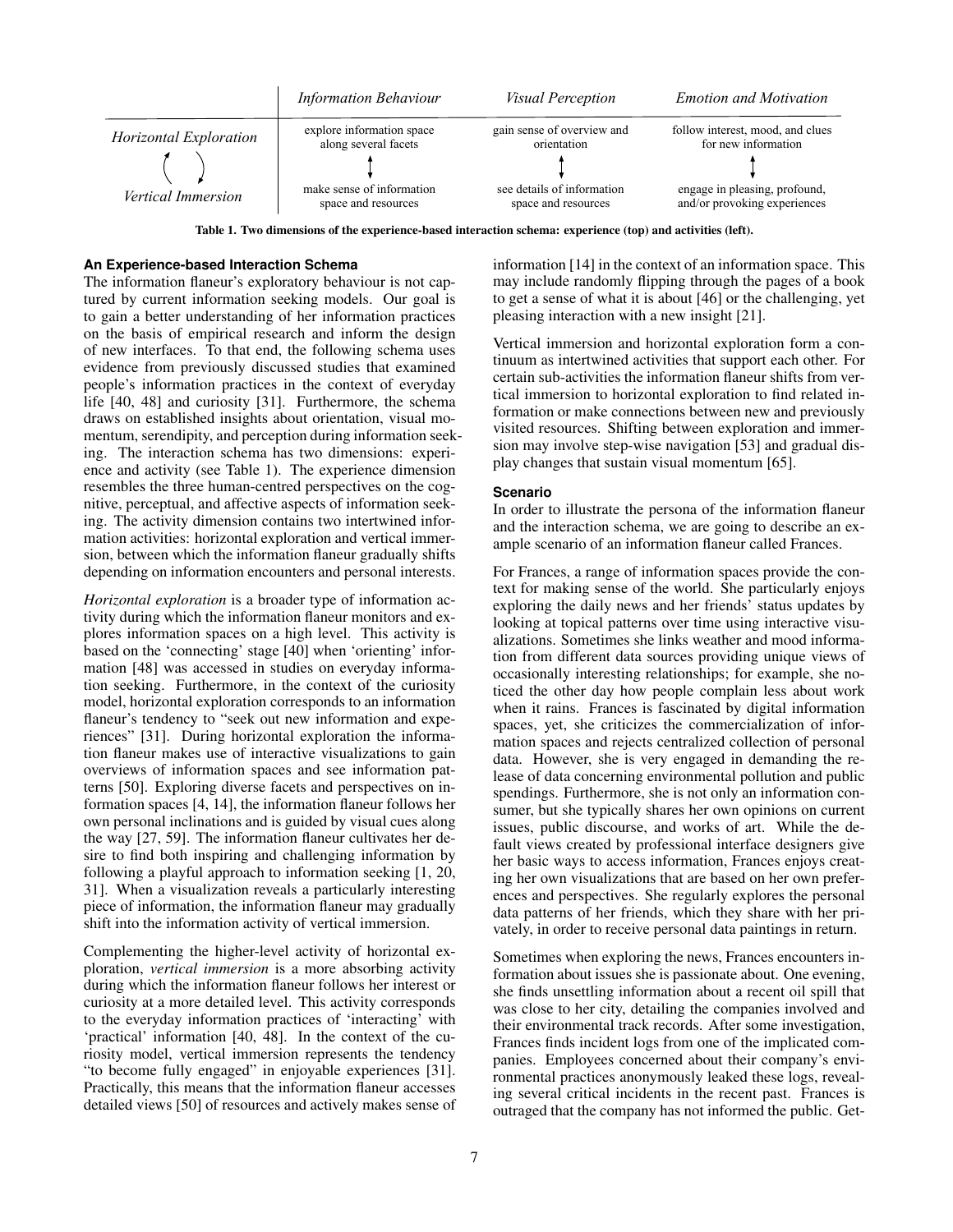ting more absorbed by the issue, she decides to write an opinion piece and create a mashup visualization of the incident data with photos of the oil spill. When she sends her article to an environmental community blog, she is surprised to notice that it is already well past midnight.

#### **Comparison with Previous Models**

Building on top of prior information seeking research and related domains, the information flaneur constitutes a move away from models based on deficiencies and tasks towards positive traits and information practices.

Most information seeking approaches model the information seeker as a person with information needs [\[4,](#page-8-0) [5\]](#page-8-2), the need to survive [\[41\]](#page-9-16), knowledge gaps [\[14\]](#page-8-1), and feelings of uncertainty [\[35\]](#page-9-1) weighing resource value against sense-making cost [\[43,](#page-9-22) [47\]](#page-9-21). However, studies on serendipitous [\[18,](#page-8-4) [20,](#page-8-14) [62\]](#page-9-6), leisurely [\[21,](#page-8-3) [46\]](#page-9-4), and everyday information seeking [\[40,](#page-9-5) [48\]](#page-9-2) have shown that many information practices are driven by interest, desire, and an open mind. Based on this evidence and the mindset of the urban flaneur we conceptualized the information flaneur with positive attitudes and experiences such as exploration, reflection, and imagination, i. e., as a mirror image of how information seekers are typically portrayed.

It is generally assumed that searching and browsing co-occur in a complementary fashion as part of an evolving [\[4\]](#page-8-0), multifaceted [\[9\]](#page-8-11), linear [\[35\]](#page-9-1) or non-linear [\[19\]](#page-8-12) information seeking process. The duality of searching and browsing describes a gradient between directed and undirected information seeking. However, in studies on everyday-life information seeking [\[40,](#page-9-5) [48\]](#page-9-2) and curiosity [\[31\]](#page-9-39) another distinction emerged, namely between high-level, exploratory and low-level, immersive activities. The interaction schema of the information flaneur is the first attempt to conceptualize exploratory and immersive information experiences at multiple levels of interaction with information spaces. Regardless whether driven by specific goals or general curiosity, the information flaneur shifts between high-level and low-level activities that are not supported by today's information seeking interfaces.

#### **IMPLICATIONS FOR RESEARCH AND DESIGN**

The experiences of the information flaneur cannot be designed and our model is not a recipe to induce certain behaviours. Instead, we see the information flaneur as a visionary model inspiring innovation. Well-grounded in research, the information flaneur suggests a shift towards a positive notion of the information seeker engaging in horizontal exploration and vertical immersion. In the following, we outline a high-level recipe for future work by providing concrete design goals and research challenges, in the hope that researchers and designers find new ways for the information flaneur to make sense of growing information spaces.

# **Explorability**

A new set of guiding principles is needed to guide innovative design of information seeking interfaces. We pose explorability as an umbrella goal that integrates principles that have evidence for supporting the information flaneur in cultivating her curiosity, reflection, and imagination. As an initial set of explorability principles, we suggest the consideration of orientation, visual momentum, and serendipity—concepts that can directly inform interface design.

- *Orientation* within an information space denotes having a sense of overview and direction. Orientation can be supported through situated navigation, faceted navigation, and information visualizations.
- Higher levels of *visual momentum* need to be supported in order to ease the shifting between horizontal exploration and vertical immersion. Visual momentum can be increased through a range of techniques including animated transitions, zoomable interfaces, and detail-on-demand.
- Opportunities for *serendipity* could be increased by juxtaposing resources that share unusual facets or relate to one's previous interactions. The visual saliency or novelty can be used to emphasize a resource in the display.

Explorability deliberatively lacks established usability principles [\[42\]](#page-9-40). While they are important and should be considered in later design phases, we share the concern that they may impede the initial creation of novel interfaces [\[24\]](#page-9-41). Furthermore, usability typically centres around specific goals and tasks, a perspective that may constrain the possibilities for finding innovative interfaces for information seeking.



<span id="page-7-0"></span>Figure 4. In order to support horizontal exploration and vertical immersion, novel interfaces need to bring together abstraction and detail.

#### **From Gaps to Continuities**

Information spaces considered for information seeking are typically discrete data sets containing individual resources with possibly inconsistent metadata. Novel interfaces in support of the information flaneur need to be designed to expose commonalities. By using reoccurring facets and data patterns, information visualizations can represent discrete, inconsistent information spaces as continuous information landscapes. Such visual information landscapes should be designed to be as inviting, inspiring, and informative as possible. The challenge is to integrate the abstract nature of information visualization with the detail of visual previews. Analogous to the continuum between horizontal exploration and vertical immersion, abstraction and detail should not be seen as discrete and separated. We need to find new interaction and representation techniques that bring these two views of information spaces and resources closer together, supporting a more integrated information experience. As illustrated in Figure [4,](#page-7-0) we suggest that the space between abstraction and detail can be designed as a gradual continuum.

- *Abstraction:* At the level of conceptual representation, entire information spaces can be shown as visualizations. Representation techniques could be timelines, maps, and graphs, depending on the facets of interest.
- *Detail:* Literal presentations provide detailed previews of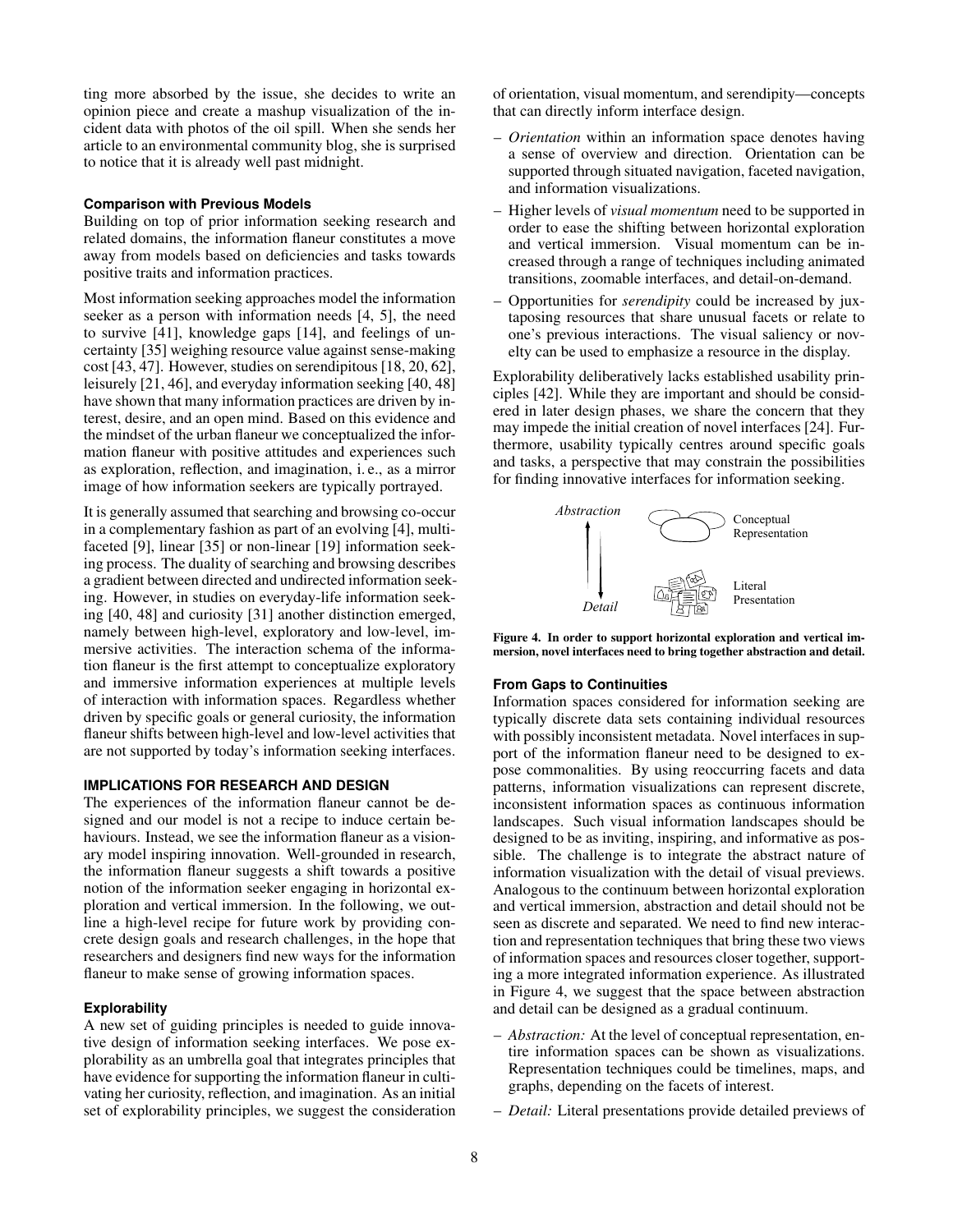a few information resources, using thumbnails, movie trailers, and audio snippets, for example.

While previews provide higher level of detail, there are limits to the number of resources that can be shown. Abstract visualizations, however, can summarize large sets of resources along interesting facets, while sacrificing some level of detail. The challenge is to make visualizations that encourage horizontal exploration and provide a diverse range of facets and representations that invite vertical immersion.

## **CONCLUSION**

Information seeking is a complex human activity and as such it is a great challenge to design powerful interfaces to support it. Considering growing information spaces, technical advances, and positive information practices, we have developed new ways to think about information seeking by making the following contributions:

- 1. First use of the urban flaneur's mindset towards the city as an inspiring analogy for information seeking.
- 2. An interdisciplinary literature survey on cognitive, perceptual, and affective aspects of information seeking.
- 3. A human-centred model for positive information practices featuring a poetic persona, a novel interaction schema, and an illustrative scenario.

There are some caveats with our approach, among which we briefly discuss two here. First, the comprehensive consideration of interdisciplinary research provided us with a broad view. However, such a wide angle may have sacrificed the depth and completeness for those perspectives. We tried to compensate for this by focusing on information experiences that inform a positive approach to information seeking. Second, we 'borrowed' the urban flaneur from cultural studies as an inspiring lens. This poses the risk of constraining the understanding of a phenomenon to its analogy [\[41\]](#page-9-16) and reducing a rich philosophical school of thought [\[38\]](#page-9-42). We attempted to retain both the complex and critical aspects of the urban flaneur in our vision of the information flaneur.

We see this work as part of an emerging trend towards better understanding of and support for positive information practices. The information flaneur poses many exciting challenges of which we outlined a few with regard to interactive explorability and issues of representation. We ultimately need novel ways to support the practices embodied by the information flaneur in curiously and critically moving through information landscapes and creatively constructing meaning.

## **ACKNOWLEDGEMENTS**

We thank the InnoVis group at the University of Calgary for their ideas and advice, and Lindsay MacDonald, Nicolai Marquardt, and David Monteyne for their feedback on drafts of this paper. We are also very grateful to the reviewers for their constructive feedback and suggestions. Funding was provided by SMART Technologies, NSERC, and AITF.

## **REFERENCES**

<span id="page-8-21"></span>1. R. Agarwal and E. Karahanna. Time flies when you're having fun: Cognitive absorption and beliefs about information technology usage. *MIS quarterly*, 24(4):665–694, 2000.

- <span id="page-8-17"></span>2. C. Ahlberg and B. Shneiderman. Visual information seeking: Tight coupling of dynamic query filters with starfield displays. *Proc. of ACM CHI*, pp. 313–317, 1994.
- <span id="page-8-8"></span>3. S. Auer, C. Bizer, G. Kobilarov, J. Lehmann, R. Cyganiak, and Z. Ives. DBpedia: A nucleus for a web of open data. *Proc. of International Semantic Web Conference*, 2007.
- <span id="page-8-0"></span>4. M. Bates. The design of browsing and berrypicking techniques for the online search interface. *Online Information Review*, 13(5):407–424, 1989.
- <span id="page-8-2"></span>5. N. Belkin, R. Oddy, and H. Brooks. ASK for information retrieval: Part I. background and theory. *Journal of Documentation*, 38(2):61–71, 1982.
- <span id="page-8-6"></span>6. W. Benjamin. *Charles Baudelaire: A Lyric Poet in the Era of High Capitalism*, chapter The Paris of the Second Empire in Baudelaire: II The Flâneur, pp. 35–66. NLB, 1973.
- <span id="page-8-5"></span>7. A. Broder, E. Churchill, M. Hearst, B. Pell, P. Raghavan, and A. Tomkins. Search is dead!: long live search (panel). *Proc. of WWW Conference*, pp. 1337–1338, 2010.
- <span id="page-8-16"></span>8. S. Card, J. Mackinlay, and B. Shneiderman. *Using Vision to Think*, chapter 1: Information Visualization, pp. 1–34. Morgan Kaufmann, 1999.
- <span id="page-8-11"></span>9. S. Chang and R. Rice. Browsing: A multidimensional framework. *Annual review of information science and technology (ARIST)*, 28:231–76, 1993.
- <span id="page-8-13"></span>10. E. Chi, P. Pirolli, K. Chen, and J. Pitkow. Using information scent to model user information needs and actions and the web. *Proc. of ACM CHI*, pp. 490–497, 2001.
- <span id="page-8-22"></span>11. A. Cooper and R. Reimann. *About Face 2.0: The Essentials of Interaction Design*. Wiley, 2003.
- <span id="page-8-10"></span>12. J. Cove and B. Walsh. Online text retrieval via browsing. *Information Processing Management*, 24(1):31–37, 1988.
- <span id="page-8-20"></span>13. M. Csíkszentmihályi. Flow: The psychology of optimal *experience*. Basic Books, 1997.
- <span id="page-8-1"></span>14. B. Dervin. An overview of sense-making research: Concepts, methods and results to date. *International Communication Association annual meeting*, 1983.
- <span id="page-8-18"></span>15. M. Dörk, S. Carpendale, C. Collins, and C. Williamson. VisGets: Coordinated visualizations for web-based information exploration and discovery. *IEEE Transactions on Visualization and Computer Graphics (TVCG)*, 14(6):1205–1212, Nov/Dec 2008.
- <span id="page-8-19"></span>16. M. Dörk, D. Gruen, C. Williamson, and S. Carpendale. A visual backchannel for large-scale events. *IEEE TVCG*, 16(6):1129–1138, Nov/Dec 2010.
- <span id="page-8-15"></span>17. J. English, M. Hearst, R. Sinha, K. Swearingen, and K. Yee. Flexible search and navigation using faceted metadata. *Proc. of ACM SIGIR Conference*, pp. 11–15, 2002.
- <span id="page-8-4"></span>18. S. Erdelez. Information encountering: It's more than just bumping into information. *Bulletin of the American Society for Information Science*, 25(3):25–29, 1999.
- <span id="page-8-12"></span>19. A. Foster. A nonlinear model of information-seeking behavior. *Journal of the American Society for Information Science and Technology*, 55(3):228–237, 2004.
- <span id="page-8-14"></span>20. A. Foster and N. Ford. Serendipity and information seeking: An empirical study. *Journal of Documentation*, 59(3):321–340, May 2003.
- <span id="page-8-3"></span>21. C. Fulton. The pleasure principle: the power of positive affect in information seeking. *Aslib Proceedings: New Information Perspectives*, 61(3):245–261, 2009.
- <span id="page-8-9"></span>22. M. Gluck. The flaneur and the aesthetic: Appropriation of urban culture in mid-19th-century paris. *Theory, Culture & Society*, 20(5):53–80, 2003.
- <span id="page-8-7"></span>23. E. Goldman. Search engine bias and the demise of search engine utopianism. *Web Search*, 14(III):121–133, 2008.